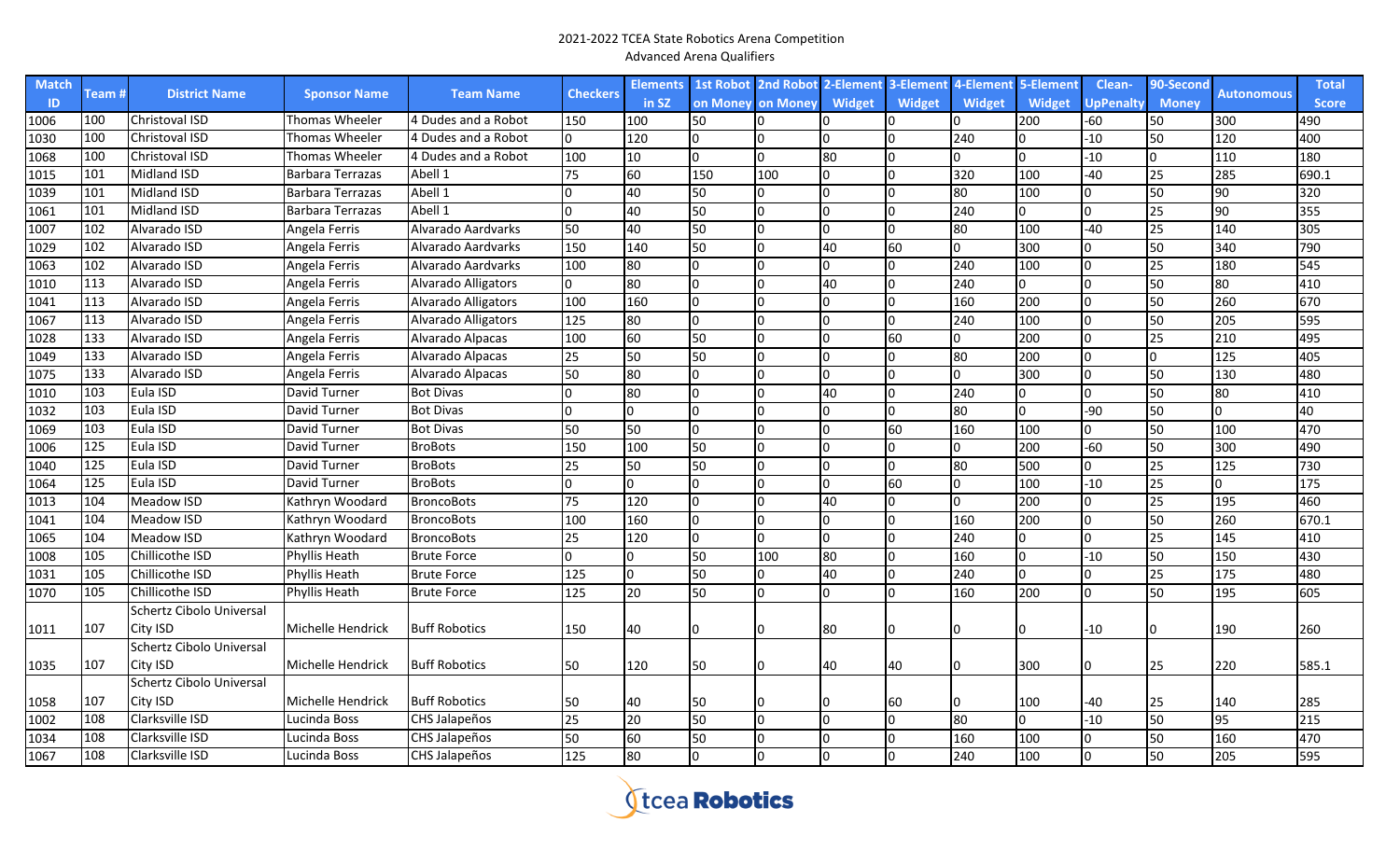| 1019             | 135              | Clarksville ISD       | Lucinda Boss       | <b>CMS Robotic Tigers</b> | 150 | $\overline{0}$ | IО           |          | I٥ | Iо             | l0       | 300      | Io             | 25 | 150              | 475   |
|------------------|------------------|-----------------------|--------------------|---------------------------|-----|----------------|--------------|----------|----|----------------|----------|----------|----------------|----|------------------|-------|
| 1053             | $\overline{135}$ | Clarksville ISD       | Lucinda Boss       | <b>CMS Robotic Tigers</b> | 150 | 160            | 50           |          |    | lo.            | 80       | 300      | <sup>0</sup>   |    | 360              | 740   |
| 1080             | 135              | Clarksville ISD       | Lucinda Boss       | <b>CMS Robotic Tigers</b> | lo. | 120            | 50           |          |    | $\overline{0}$ | I٥       | 100      | $-60$          | 50 | 170              | 260   |
| 1011             | 109              | Eula ISD              | David Turner       | Code Lions                | 150 | 40             |              |          | 80 | 0              | I٥       |          | -10            |    | 190              | 260   |
| 1039             | 109              | Eula ISD              | David Turner       | Code Lions                | n.  | 40             | 50           |          |    | l0             | 80       | 100      | $\Omega$       | 50 | 90               | 320   |
| 1063             | 109              | Eula ISD              | David Turner       | Code Lions                | 100 | 80             |              |          |    | l0             | 240      | 100      | $\Omega$       | 25 | 180              | 545   |
| 1002             | 110              | Sonora ISD            | Maritza Flanagan   | Cool Cats                 | 25  | 20             | 50           |          |    | l0             | 80       |          | $-10$          | 50 | 95               | 215   |
| 1043             | 110              | Sonora ISD            | Maritza Flanagan   | <b>Cool Cats</b>          | 75  | 90             |              |          |    | 60             | $\Omega$ | 200      |                | 50 | 165              | 475   |
| 1060             | 110              | Sonora ISD            | Maritza Flanagan   | <b>Cool Cats</b>          | lo. | 60             | 50           | l0.      |    | l0             | 320      | $\Omega$ |                | 50 | 110              | 480   |
| 1003             | 112              | <b>Bryson ISD</b>     | JR Stearns         | Ctrl-C                    | 200 | 120            |              | In       |    | l0             | 80       | 300      | $\Omega$       | 25 | 320              | 725   |
| 1034             | 112              | <b>Bryson ISD</b>     | JR Stearns         | Ctrl-C                    | 50  | 60             | 50           |          |    | 0              | 160      | 100      | <sup>0</sup>   | 50 | 160              | 470   |
| 1062             | 112              | <b>Bryson ISD</b>     | JR Stearns         | Ctrl-C                    | 125 | 120            | 50           |          |    | l0             | 80       | 300      | 0              | 50 | $\overline{295}$ | 725   |
| 1017             | 132              | <b>Bryson ISD</b>     | JR Stearns         | Ctrl-V                    | 50  | 110            | 50           |          |    | 60             | l0       | U        | -80            | 50 | 210              | 240   |
| 1045             | 132              | <b>Bryson ISD</b>     | JR Stearns         | Ctrl-V                    | 100 | 160            | 50           |          |    | 60             | 80       | 200      | <sup>0</sup>   | 50 | 310              | 700   |
| 1083             | 132              | <b>Bryson ISD</b>     | <b>JR Stearns</b>  | Ctrl-V                    | 125 | 150            | 50           |          |    | l0             | l0.      | 300      | <sup>0</sup>   | 50 | 325              | 735.1 |
| 1005             | 114              | Anthony ISD           | Priscilla Terrazas | Cyber Cats                | 50  | 120            |              |          |    | lo.            | 240      |          | <sup>n</sup>   | 25 | 170              | 435   |
| 1038             | 114              | Anthony ISD           | Priscilla Terrazas | <b>Cyber Cats</b>         | lo. | 40             |              |          |    | l0             | 160      | $\Omega$ | $-40$          |    | 40               | 160   |
| 1066             | 114              | <b>Anthony ISD</b>    | Priscilla Terrazas | <b>Cyber Cats</b>         | I٥  | 10             | <sup>n</sup> |          |    | l0             | 80       | 100      | $-50$          | 25 | 10               | 165   |
| 1015             | 115              | Dimmitt ISD           | Gene Penney        | Dimmitt Team 1            | 75  | 60             | 50           | 100      | I٥ | l0             | 320      | 100      | $-40$          | 25 | 285              | 690   |
| 1037             | 115              | Dimmitt ISD           | Gene Penney        | Dimmitt Team 1            | 175 | 100            | 50           | $\Omega$ | I∩ | l0             | 80       | 300      | 0              | 50 | 325              | 755   |
| 1072             | 115              | Dimmitt ISD           | Gene Pennev        | Dimmitt Team 1            | 50  | 110            | 50           | 100      | 40 | l0             | 160      | 0        | -20            | 50 | 310              | 540   |
| 1017             | 136              | Dimmitt ISD           | Gene Pennev        | Dimmitt Team 2            | 50  | 110            | 50           |          |    | 60             | l0       |          | $-80$          | 50 | 210              | 240   |
| 1057             | 136              | Dimmitt ISD           | Gene Penney        | Dimmitt Team 2            | 100 | 40             | 50           | 100      |    | 0              | 10       |          | $-10$          | 25 | 290              | 305   |
| 1076             | 136              | Dimmitt ISD           | Gene Penney        | Dimmitt Team 2            | 150 | 0              |              |          | 40 | Iо             | 80       | 200      | $\Omega$       | 25 | 150              | 495   |
| 1009             | 116              | Early ISD             | Tami Hull          | Early Green Team          | 25  | 10             |              |          |    | Iо             | l0       |          | n              | 25 | 35               | 60    |
| 1036             | 116              | Early ISD             | Tami Hull          | Early Green Team          | 150 | 80             |              |          |    | Iо             | 240      |          | 0              | 50 | 230              | 520   |
| 1071             | 116              | Early ISD             | Tami Hull          | Early Green Team          | 150 | 80             |              |          |    | 0              | l0       | 300      | $-10$          | 50 | 230              | 570   |
| 1004             | 117              | Jasper ISD            | Shonda Brown       | Five Seconds to Charge    | lo. | 80             |              |          |    | 120            | l0       |          | $-70$          | 25 | 80               | 155   |
| 1044             | 117              | Jasper ISD            | Shonda Brown       | Five Seconds to Charge    | 125 | 80             |              |          |    | l0             | l0       | 300      | $\Omega$       | 25 | 205              | 530   |
| 1064             | 117              | Jasper ISD            | Shonda Brown       | Five Seconds to Charge    | 10  | $\Omega$       |              |          |    | 60             | n.       | 100      | $-10$          | 25 |                  | 175   |
| $\frac{1}{1001}$ | 118              | Keene ISD             | Michael Goddard    | Force                     | 150 | 50             | 50           |          |    | 60             | l0       | 300      |                | 25 | 250              | 635   |
| 1040             | 118              | Keene ISD             | Michael Goddard    | Force                     | 25  | 50             | 50           | l0.      |    | lo.            | 80       | 500      |                | 25 | 125              | 730   |
| 1072             | 118              | Keene ISD             | Michael Goddard    | Force                     | 50  | 110            | 50           | 100      | 40 | l0             | 160      | 0        | $-20$          | 50 | 310              | 540   |
| 1025             | 138              | Keene ISD             | Michael Goddard    | Fresh                     | 50  | 50             | 50           | I٥       |    | 60             | l0       | 200      | l0             | 25 | 150              | 435   |
| 1050             | 138              | Keene ISD             | Michael Goddard    | Fresh                     | 175 | 110            | 50           |          |    | lo.            | 80       | 200      | $-50$          | 50 | 335              | 615   |
| 1079             | 138              | Keene ISD             | Michael Goddard    | Fresh                     | 200 | 110            | 50           | 100      | 40 | l0             | I٥       | 300      | 0              | 25 | 460              | 825   |
| 1012             | 119              | <b>Prairiland ISD</b> | Mendy Cole         | <b>Go Patriots</b>        | 50  | 10             | 50           |          |    | 0              | 80       | 500      | 0              | 50 | 110              | 740   |
| 1037             | 119              | Prairiland ISD        | Mendy Cole         | <b>Go Patriots</b>        | 175 | 100            | 50           |          |    | o              | 80       | 300      | $\overline{0}$ | 50 | 325              | 755   |

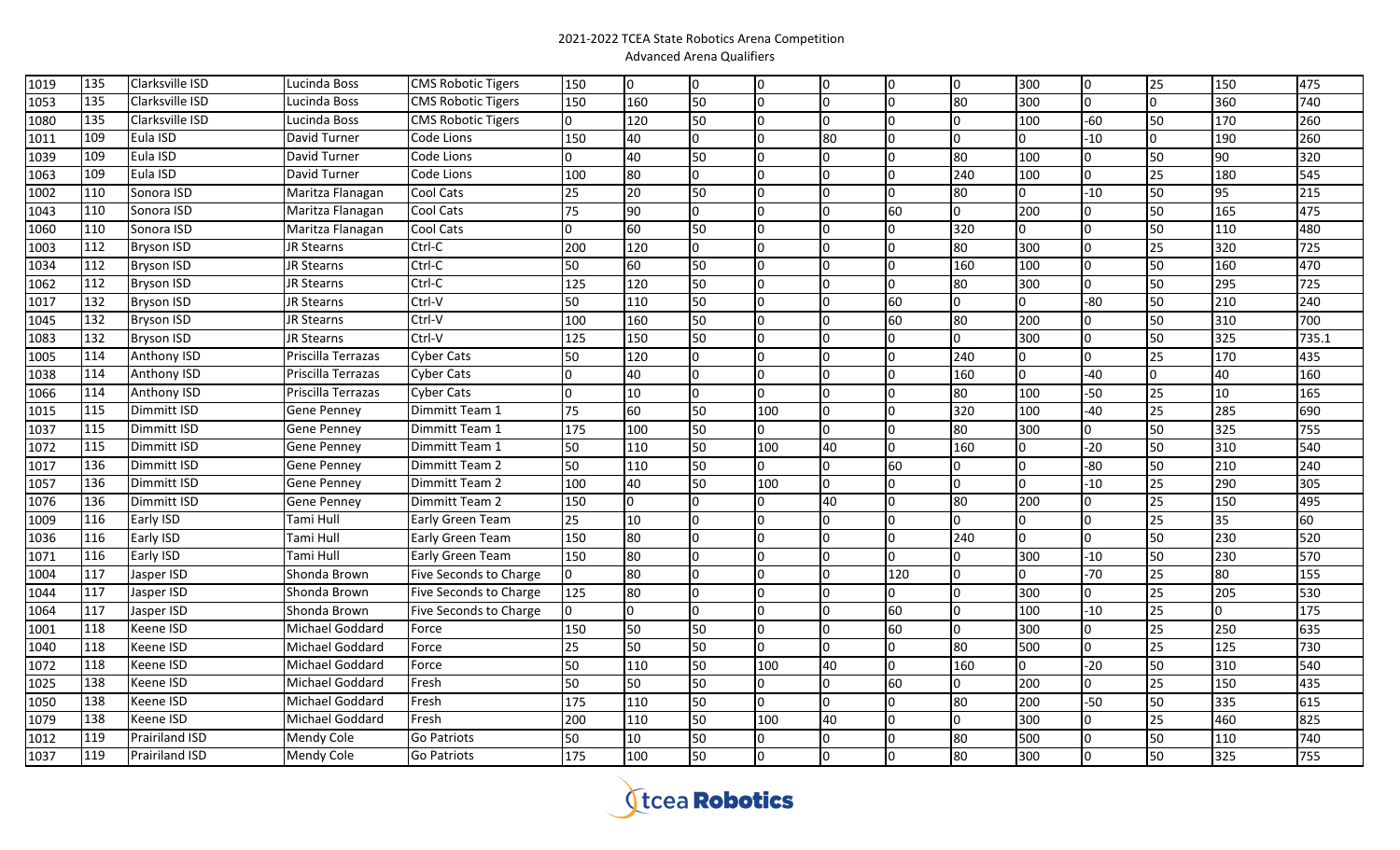| 1059 | 119 | Prairiland ISD             | <b>Mendy Cole</b>  | <b>Go Patriots</b>  | 200 | 120         | Io.            | $\overline{0}$ |     | <b>O</b> | Io.             | 400 | Io.          | 25  | 320 | 745   |
|------|-----|----------------------------|--------------------|---------------------|-----|-------------|----------------|----------------|-----|----------|-----------------|-----|--------------|-----|-----|-------|
| 1014 | 121 | Meadow ISD                 | Kathryn Woodard    | Hakuna Matata       | 100 | 100         | 50             | n              |     | lo.      | $\overline{80}$ | 200 | IO.          | 50  | 250 | 640.1 |
| 1038 | 121 | Meadow ISD                 | Kathryn Woodard    | Hakuna Matata       | 0   | 40          | $\Omega$       |                |     | 0        | 160             | l0  | $-40$        | I0. | 40  | 160   |
| 1069 | 121 | Meadow ISD                 | Kathryn Woodard    | Hakuna Matata       | 50  | 50          | $\Omega$       | l0             |     | 60       | 160             | 100 |              | 50  | 100 | 470   |
|      |     |                            | Wilnelia Antuna-   |                     |     |             |                |                |     |          |                 |     |              |     |     |       |
| 1007 | 122 | Keystone School            | Camacho            | Keystone S_T        | 50  | 40          | 50             |                |     | 0        | 80              | 100 | $-40$        | 25  | 140 | 305   |
|      |     |                            | Wilnelia Antuna-   |                     |     |             |                |                |     |          |                 |     |              |     |     |       |
| 1033 | 122 | Keystone School            | Camacho            | Keystone S_T        | 125 | 100         | 0              |                |     | 0        | 80              | 100 |              | 50  | 225 | 455   |
|      |     |                            | Wilnelia Antuna-   |                     |     |             |                |                |     |          |                 |     |              |     |     |       |
| 1061 | 122 | Keystone School            | Camacho            | Keystone S_T        | 0   | 40          | 50             |                |     | 0        | 240             | 10  |              | 25  | 90  | 355   |
| 1012 | 123 | <b>Midland ISD</b>         | Jerry Newman       | Lady Belles         | 50  | 10          | 50             | n.             |     | 0        | 80              | 500 | I∩           | 50  | 110 | 740.1 |
| 1042 | 123 | Midland ISD                | Jerry Newman       | Lady Belles         | 75  | 40          | 50             | 100            |     | 0        | 240             | l0  | $-10$        | 50  | 265 | 545   |
| 1066 | 123 | Midland ISD                | Jerry Newman       | Lady Belles         | 0   | 10          | $\Omega$       | n              |     | $\Omega$ | 80              | 100 | $-50$        | 25  | 10  | 165   |
| 1005 | 124 | Sulphur Springs ISD        | <b>Kelly Shutt</b> | LAMB                | 50  | 120         | $\Omega$       | n              |     | 0        | 240             | l0  | <sup>0</sup> | 25  | 170 | 435   |
| 1036 | 124 | Sulphur Springs ISD        | <b>Kelly Shutt</b> | LAMB                | 150 | 80          | $\Omega$       | n              |     | $\Omega$ | 240             | I٥  | n.           | 50  | 230 | 520   |
| 1065 | 124 | <b>Sulphur Springs ISD</b> | <b>Kelly Shutt</b> | LAMB                | 25  | 120         | $\Omega$       |                |     | 0        | 240             | l0  |              | 25  | 145 | 410   |
| 1009 | 126 | Panhandle ISD              | <b>Mika Sloan</b>  | <b>LCL 1.0</b>      | 25  | 10          | $\Omega$       |                |     | $\Omega$ | n.              | I٥  |              | 25  | 35  | 60    |
| 1030 | 126 | Panhandle ISD              | Mika Sloan         | LCL 1.0             | 0   | 120         | $\Omega$       |                |     | 0        | 240             | l0  | $-10$        | 50  | 120 | 400   |
| 1062 | 126 | Panhandle ISD              | Mika Sloan         | <b>LCL 1.0</b>      | 125 | 120         | 50             | $\Omega$       | I∩  | 0        | 80              | 300 | I٥           | 50  | 295 | 725   |
| 1008 | 127 | Littlefield ISD            | Jerry Sanchez      | LHS <sub>1</sub>    | l0  | 0           | 50             | 100            | 80  | l0       | 160             | 0   | $-10$        | 50  | 150 | 430   |
| 1032 | 127 | Littlefield ISD            | Jerry Sanchez      | $LHS$ 1             | 0   | 0           | O              | n              |     | I٥       | 80              | 0   | -90          | 50  | 0   | 40    |
| 1068 | 127 | Littlefield ISD            | Jerry Sanchez      | LHS <sub>1</sub>    | 100 | 10          | $\Omega$       |                | 180 | 0        | n.              | I٥  | $-10$        | I0. | 110 | 180   |
| 1004 | 106 | Littlefield ISD            | Jerry Sanchez      | LHS <sub>2</sub>    | 0   | 80          | 0              |                |     | 120      | n.              | l0  | $-70$        | 25  | 80  | 155   |
| 1033 | 106 | Littlefield ISD            | Jerry Sanchez      | LHS <sub>2</sub>    | 125 | 100         | $\Omega$       |                |     | 0        | 80              | 100 | <sup>o</sup> | 50  | 225 | 455   |
| 1060 | 106 | Littlefield ISD            | Jerry Sanchez      | LHS <sub>2</sub>    | 0   | 60          | 50             | ın             |     | 0        | 320             | l0  |              | 50  | 110 | 480   |
| 1003 | 128 | Christoval ISD             | Thomas Wheeler     | Mach - In - A       | 200 | 120         | 0              | n              |     | I٥       | 80              | 300 |              | 25  | 320 | 725   |
| 1031 | 128 | Christoval ISD             | Thomas Wheeler     | Mach - In - A       | 125 | $\mathbf 0$ | 50             |                | 40  | 0        | 240             | I٥  |              | 25  | 175 | 480   |
| 1059 | 128 | Christoval ISD             | Thomas Wheeler     | Mach - In - A       | 200 | 120         | $\Omega$       | n              |     | 0        | n.              | 400 |              | 25  | 320 | 745   |
| 1023 | 131 | <b>Blanket ISD</b>         | George Dudley      | MatriX              | 75  | 100         | 50             |                |     | 0        | n.              | 200 | $-10$        | 50  | 225 | 465   |
| 1048 | 131 | <b>Blanket ISD</b>         | George Dudley      | MatriX              | 125 | 120         | 50             | l <sub>0</sub> | 80  | 0        | 320             | 200 | $-10$        | 50  | 295 | 935   |
| 1074 | 131 | <b>Blanket ISD</b>         | George Dudley      | MatriX              | 150 | 140         | 0              | l0             | 40  | 0        | 0               | 300 | $-10$        | 25  | 290 | 645   |
| 1021 | 134 | <b>Beaumont ISD</b>        | Pamela Barrington  | Mika                | 100 | 40          | 50             | l <sub>0</sub> |     | 0        | 80              | l0  | n.           | 25  | 190 | 295   |
| 1056 | 134 | <b>Beaumont ISD</b>        | Pamela Barrington  | Mika                | l0. | 110         | 50             | l0             |     | 0        | 80              | l0  | -80          | 25  | 160 | 185   |
| 1081 | 134 | <b>Beaumont ISD</b>        | Pamela Barrington  | Mika                | 50  | 80          | $\overline{0}$ | l0             |     | 60       | IO.             | 100 | Io.          | 50  | 130 | 340   |
| 1022 | 137 | Panhandle ISD              | Mika Sloan         | <b>MLJW 1.0</b>     | 75  | 80          | $\overline{0}$ | n              |     | 60       | IO.             | I0  | $-20$        | 50  | 155 | 245   |
| 1052 | 137 | Panhandle ISD              | Mika Sloan         | <b>MLJW 1.0</b>     | 100 | 120         | 50             | n              |     | 0        | IN.             | 200 | $-60$        | 25  | 270 | 435   |
| 1074 | 137 | Panhandle ISD              | Mika Sloan         | <b>MLJW 1.0</b>     | 150 | 140         | $\Omega$       | n              | 40  | $\Omega$ | IN.             | 300 | $-10$        | 25  | 290 | 645   |
| 1020 | 139 | North Lamar ISD            | Kyle Penwell       | <b>Monster Claw</b> | 0   | 40          | 0              | $\overline{0}$ | 40  | 0        | n.              | 500 | $-10$        | 25  | 40  | 595   |

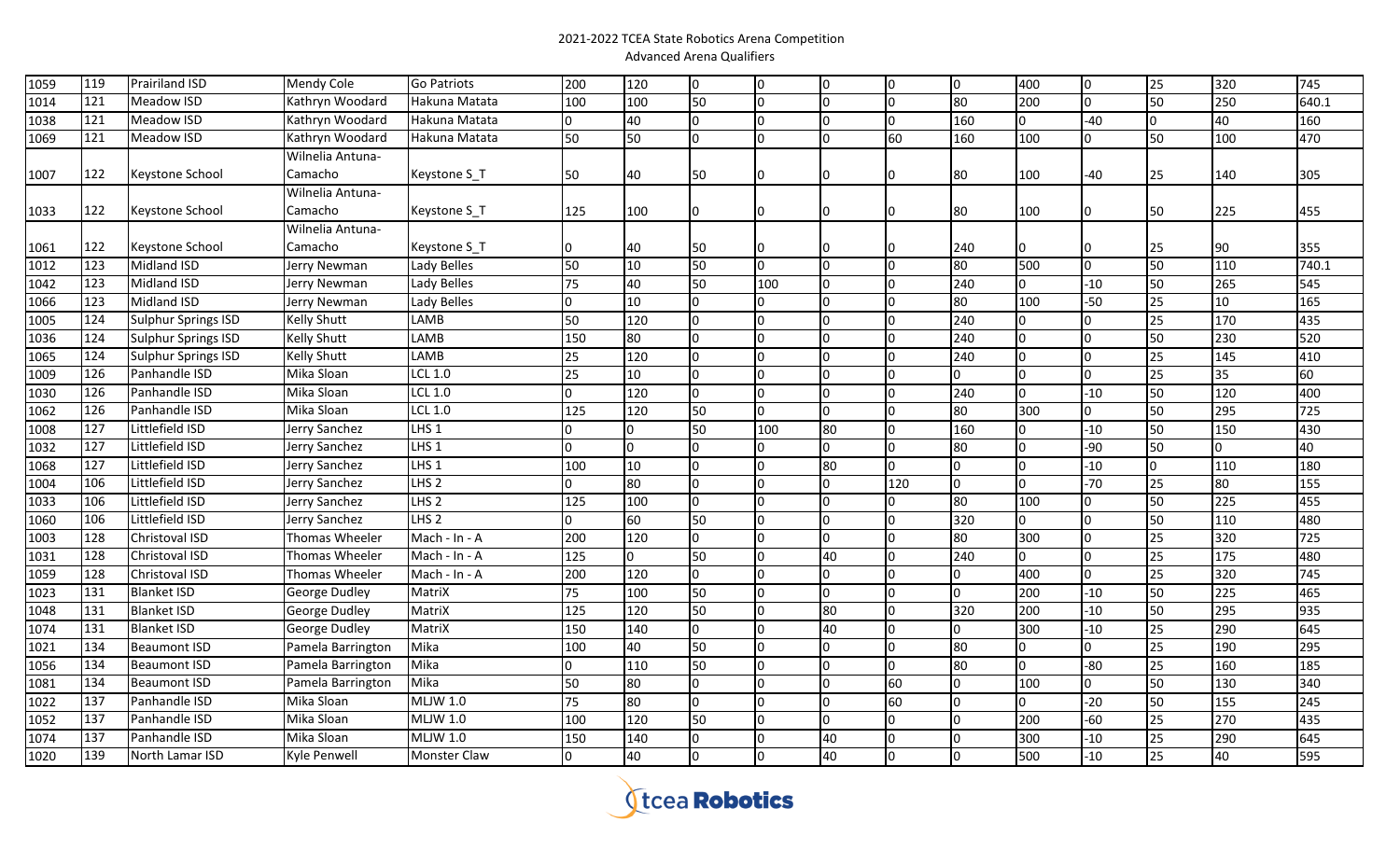| 1049 | 139 | North Lamar ISD            | Kyle Penwell         | <b>Monster Claw</b>       | 25  | 50             | 50           | l0  | Iо  | Iо  | 80             | 200      | Iо    | IO. | 125 | 405 |
|------|-----|----------------------------|----------------------|---------------------------|-----|----------------|--------------|-----|-----|-----|----------------|----------|-------|-----|-----|-----|
| 1075 | 139 | North Lamar ISD            | Kyle Penwell         | <b>Monster Claw</b>       | 50  | 80             | n            | I٥  | Iо  | lo. | 0              | 300      | l0.   | 50  | 130 | 480 |
| 1028 | 140 | Natalia ISD                | Rebecca Boeding      | Natalia Cyborgs           | 100 | 60             | 50           | I0  | 10  | 60  | Io             | 200      | 0     | 25  | 210 | 495 |
| 1051 | 140 | Natalia ISD                | Rebecca Boeding      | Natalia Cyborgs           | 100 | $\overline{0}$ | n            | I٥  | IО  | I٥  | 80             | 200      | l0    | 25  | 100 | 405 |
| 1080 | 140 | Natalia ISD                | Rebecca Boeding      | Natalia Cyborgs           | lo. | 120            | 50           | I٥  | I٥  | I٥  | $\Omega$       | 100      | $-60$ | 50  | 170 | 260 |
| 1024 | 141 | New Boston ISD             | Jil Hensley          | NB <sub>6</sub>           | 150 | 0              | 0            | l0  | 40  | I٥  | 0              | 200      | IO.   | 25  | 150 | 415 |
| 1046 | 141 | New Boston ISD             | Jil Hensley          | NB <sub>6</sub>           | 50  | 100            | 50           | l0. | I٥  | lo  | 80             | 200      | l0    | 50  | 200 | 530 |
| 1084 | 141 | New Boston ISD             | Jil Hensley          | NB <sub>6</sub>           | 75  | 120            | 50           | 100 | I٥  | I٥  | $\overline{0}$ | 200      |       | 50  | 345 | 595 |
| 1013 | 120 | New Boston ISD             | Jil Hensley          | NB5                       | 75  | 120            | n            | lo. | 40  | I٥  | 0              | 200      | l0    | 25  | 195 | 460 |
| 1042 | 120 | New Boston ISD             | Jil Hensley          | NB5                       | 75  | 40             | 50           | 100 | Iо  | lo. | 240            | $\Omega$ | $-10$ | 50  | 265 | 545 |
| 1058 | 120 | New Boston ISD             | Jil Hensley          | NB <sub>5</sub>           | 50  | 40             | 50           | I0  | IО  | 60  | 0              | 100      | $-40$ | 25  | 140 | 285 |
| 1016 | 130 | Sulphur Springs ISD        | <b>Kelly Shutt</b>   | Password                  | 25  | $\overline{0}$ | n.           | I٥  | I٥  | Io. | 160            | 0        | $-10$ | 25  | 25  | 200 |
| 1055 | 130 | <b>Sulphur Springs ISD</b> | <b>Kelly Shutt</b>   | Password                  | 150 | 70             | 50           | I0  | 80  | I٥  | 80             | $\Omega$ | -40   | 50  | 270 | 440 |
| 1085 | 130 | Sulphur Springs ISD        | <b>Kelly Shutt</b>   | Password                  | 100 | 70             | n            | I٥  | I∩  | lo. | l0             | 200      | I٥    | 50  | 170 | 420 |
| 1019 | 142 | Prairiland ISD             | Mendy Cole           | Patriot Pride             | 150 | $\overline{0}$ | n            | ı٥  | I٥  | Io. | l0             | 300      | l0    | 25  | 150 | 475 |
| 1052 | 142 | Prairiland ISD             | Mendy Cole           | Patriot Pride             | 100 | 120            | 50           | l0  | IО  | I٥  | n              | 200      | $-60$ | 25  | 270 | 435 |
| 1077 | 142 | Prairiland ISD             | Mendy Cole           | Patriot Pride             | 125 | 120            | 50           | 100 | Iо  | l0  | n              | 300      | 0     | 50  | 395 | 745 |
| 1001 | 111 | Prairiland ISD             | Mendy Cole           | <b>PISD Bots</b>          | 150 | 50             | 50           | I0  | I٥  | 60  | n              | 300      | I٥    | 25  | 250 | 635 |
| 1071 | 111 | Prairiland ISD             | Mendy Cole           | <b>PISD Bots</b>          | 150 | 80             |              | l0  | Io. | I٥  | $\Omega$       | 300      | $-10$ | 50  | 230 | 570 |
| 1086 | 111 | Prairiland ISD             | Mendy Cole           | <b>PISD Bots</b>          | 25  | 140            | 50           | 100 | IО  | I٥  | 80             | 200      | IO.   | 50  | 315 | 645 |
| 1024 | 143 | Eula ISD                   | David Turner         | Robo KML                  | 150 | $\overline{0}$ | <sup>0</sup> | I0  | 40  | I٥  | 0              | 200      | l0    | 25  | 150 | 415 |
| 1050 | 143 | Eula ISD                   | David Turner         | Robo KML                  | 175 | 110            | 50           | I٥  | I٥  | I٥  | 80             | 200      | -50   | 50  | 335 | 615 |
| 1085 | 143 | Eula ISD                   | David Turner         | Robo KML                  | 100 | 70             | n            | I٥  | IО  | lo. | l0             | 200      | 0     | 50  | 170 | 420 |
| 1022 | 144 | Hamshire-Fannett ISD       | <b>Bryan Edwards</b> | Robotians                 | 75  | 80             |              | I٥  | Iо  | 60  | l0             |          | -20   | 50  | 155 | 245 |
| 1048 | 144 | Hamshire-Fannett ISD       | Bryan Edwards        | Robotians                 | 125 | 120            | 50           | l0  | 80  | l0  | 320            | 200      | -10   | 50  | 295 | 935 |
| 1079 | 144 | Hamshire-Fannett ISD       | Bryan Edwards        | Robotians                 | 200 | 110            | 50           | 100 | 40  | Io. | 0              | 300      | 10    | 25  | 460 | 825 |
| 1021 | 145 | <b>Blanket ISD</b>         | George Dudley        | RobotX                    | 100 | 40             | 50           | I0  | IO. | lo. | 80             |          | l0    | 25  | 190 | 295 |
| 1055 | 145 | <b>Blanket ISD</b>         | George Dudley        | RobotX                    | 150 | 70             | 50           | I٥  | 80  | I٥  | 80             |          | -40   | 50  | 270 | 440 |
| 1073 | 145 | <b>Blanket ISD</b>         | George Dudley        | RobotX                    | 50  | 130            | 50           | I٥  | 40  | I٥  | 240            |          | l0    | 25  | 230 | 535 |
| 1026 | 146 | <b>Andrews County</b>      | <b>Tim Phillips</b>  | School Appropriate        | 125 | 0              | 50           | lo. | 40  | I٥  | 0              | 300      | $-10$ | 25  | 175 | 530 |
| 1056 | 146 | <b>Andrews County</b>      | <b>Tim Phillips</b>  | <b>School Appropriate</b> | lo. | 110            | 50           | l0  | Io  | I٥  | 80             |          | -80   | 25  | 160 | 185 |
| 1082 | 146 | <b>Andrews County</b>      | <b>Tim Phillips</b>  | School Appropriate        | 50  | 40             | 50           | I٥  | 40  | lo. | 80             | $\Omega$ | $-10$ | 50  | 140 | 300 |
|      |     | Southwest Christian        |                      |                           |     |                |              |     |     |     |                |          |       |     |     |     |
| 1029 | 147 | School                     | <b>Bonnie Blan</b>   | SCS Eagles 18             | 150 | 140            | 50           |     | 40  | 60  | 0              | 300      | 10    | 50  | 340 | 790 |
|      |     | Southwest Christian        |                      |                           |     |                |              |     |     |     |                |          |       |     |     |     |
| 1054 | 147 | School                     | <b>Bonnie Blan</b>   | SCS Eagles 18             | 10  | 90             |              |     | 40  | 120 |                | 100      | -10   | 50  | 90  | 390 |
|      |     | Southwest Christian        |                      |                           |     |                |              |     |     |     |                |          |       |     |     |     |
| 1086 | 147 | School                     | <b>Bonnie Blan</b>   | SCS Eagles 18             | 25  | 140            | 50           | 100 |     | 0   | 80             | 200      | l0    | 50  | 315 | 645 |